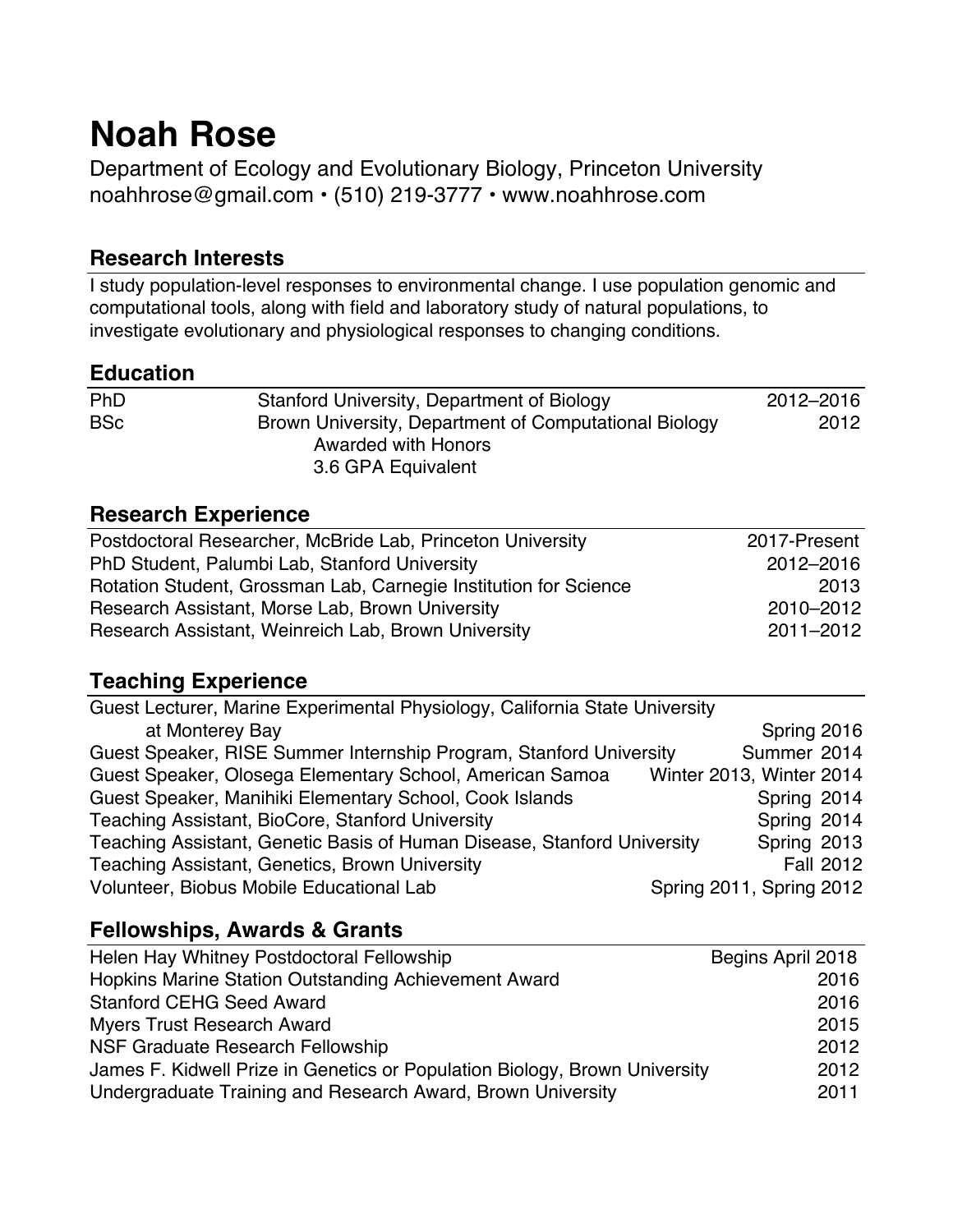# **Publications**

- The Aedes Genome Working Group. Improved *Aedes aegypti* mosquito reference genome assembly enables biological discovery and vector control. *In review, Nature (preprint available on Bioarxiv).*
- **NH Rose**, RA Bay, MK Morikawa, SR Palumbi. Polygenic evolution drives species divergence and climate adaptation in corals. *Evolution,* 2018*.*
- L Thomas, **NH Rose**, RA Bay, EH Lopez, MK Morikawa, L Ruiz-Jones, SR Palumbi. Mechanisms of thermal tolerance in reef-building corals across a fine-grained environmental mosaic: lessons from Ofu, American Samoa. Frontiers in Marine Biology, 2018.
- RA Bay, **NH Rose**, CA Logan, SR Palumbi. Genomic models predict successful coral adaptation if future ocean warming rates are reduced. *Science Advances*, 2017.
- N Traylor-Knowles, **NH Rose**, SR Palumbi. The cell specificity of gene expression in the response to heat stress in corals. *Journal of Experimental Biology*, 2017.
- N Traylor-Knowles, **NH Rose**, EA Sheets, SR Palumbi. Early transcriptional responses during heat stress in the coral *Acropora hyacinthus. The Biological Bulletin,* 2017*.*
- RA Bay\*, **NH Rose**\*, RDH Barrett, RB Brem, CK Ghalambor, L Bernatchez, PL Ralph, JR Lasky, SR Palumbi. Using population genomics to predict evolutionary responses to environmental change. *The American Naturalist,* 2017. \**These authors contributed equally.*
- **NH Rose**, FO Seneca, SR Palumbi. Gene networks in the wild: identifying transcriptional modules that mediate coral resistance to experimental heat stress. *Genome Biology and Evolution*, 2015.
- **NH Rose**, R Halitschke, DH Morse. Tri-trophic effects of seasonally variable induced plant defenses vary across the development of a shelter-building moth larva and its parasitoid. *PLoS ONE*, 2015.

# **Publications in Preparation**

- NH Rose, BT Barney, RA Bay, MH Pespeni, P De Wit, SR Palumbi. Gene regulatory polymorphisms: an abundant class of functional variants that drive local adaptation. *In preparation.*
- NH Rose, RA Bay, MK Morikawa, SR Palumbi, Genomic architecture of resilience to the third global bleaching event. *In preparation.*

### **Presentations**

- NH Rose, BT Barney, RA Bay, MH Pespeni, P De Wit, SR Palumbi. Polygenic regulatory adaptation in the ocean. American Genetics Association, President's Symposium, Pacific Grove, CA 2016. *Student abstract award.*
- NH Rose, SR Palumbi. Population genomics of resilience in the 2015 coral bleaching event. International Coral Reef Symposium, Honolulu, HI, 2016.
- NH Rose, RA Bay, SR Palumbi. Using population genomics to predict evolutionary responses to environmental change. American Society of Naturalists, Pacific Grove, CA, 2016.